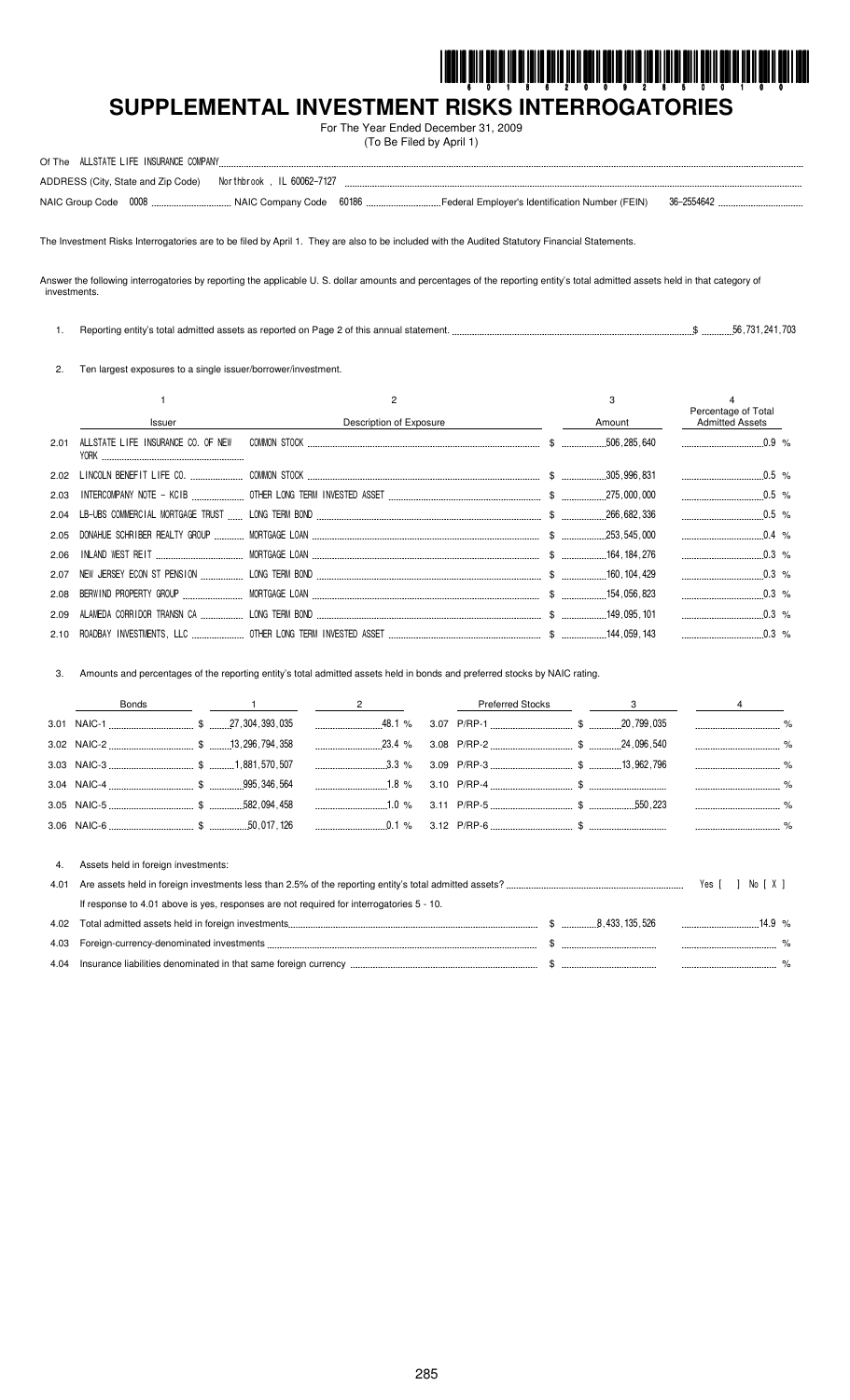5. Aggregate foreign investment exposure categorized by NAIC sovereign rating:

|       |                                                                                    |                                                                                                      | $\mathbf{1}$      | $\frac{2}{\sqrt{2}}$                                                                                                            |
|-------|------------------------------------------------------------------------------------|------------------------------------------------------------------------------------------------------|-------------------|---------------------------------------------------------------------------------------------------------------------------------|
| 5.01  |                                                                                    |                                                                                                      |                   | $\overline{13.5}$ %                                                                                                             |
| 5.02  |                                                                                    |                                                                                                      |                   | $0.9 %$                                                                                                                         |
| 5.03  |                                                                                    |                                                                                                      |                   | $0.5 \frac{9}{6}$                                                                                                               |
| 6.    |                                                                                    | Largest foreign investment exposures by country, categorized by the country's NAIC sovereign rating: |                   |                                                                                                                                 |
|       |                                                                                    |                                                                                                      | $\frac{1}{1}$     | $\overline{2}$                                                                                                                  |
|       | Countries rated NAIC - 1:                                                          |                                                                                                      |                   |                                                                                                                                 |
| 6.01  |                                                                                    |                                                                                                      |                   | $\ldots$ 3.3 %                                                                                                                  |
|       |                                                                                    |                                                                                                      |                   | $\ldots$ 1.8 %                                                                                                                  |
|       | Countries rated NAIC - 2:                                                          |                                                                                                      |                   |                                                                                                                                 |
| 6.03  |                                                                                    |                                                                                                      |                   | $0.2$ %                                                                                                                         |
| 6.04  |                                                                                    |                                                                                                      |                   | $0.2$ %                                                                                                                         |
|       | Countries rated NAIC - 3 or below:                                                 |                                                                                                      |                   |                                                                                                                                 |
| 6.05  |                                                                                    |                                                                                                      |                   | $0.2$ %                                                                                                                         |
| 6.06  |                                                                                    |                                                                                                      |                   | $0.1$ %                                                                                                                         |
|       |                                                                                    |                                                                                                      |                   |                                                                                                                                 |
| 7.    |                                                                                    |                                                                                                      |                   | $0.3$ %                                                                                                                         |
|       |                                                                                    |                                                                                                      |                   |                                                                                                                                 |
| 8.    | Aggregate unhedged foreign currency exposure categorized by NAIC sovereign rating: |                                                                                                      |                   |                                                                                                                                 |
|       |                                                                                    |                                                                                                      |                   | $\frac{2}{\sqrt{2}}$                                                                                                            |
| 8.01  |                                                                                    |                                                                                                      |                   | $\begin{array}{ccc}\n&\text{} & \text{} & \text{} \\ &\text{} & \text{} & \text{} \\ &\text{} & \text{} & \text{}\n\end{array}$ |
| 8.02  |                                                                                    |                                                                                                      |                   |                                                                                                                                 |
| 8.03  |                                                                                    |                                                                                                      |                   |                                                                                                                                 |
|       |                                                                                    |                                                                                                      | $1 \qquad \qquad$ | $\frac{1}{2}$ and $\frac{1}{2}$<br>$2^{\circ}$                                                                                  |
|       | Countries rated NAIC - 1:                                                          |                                                                                                      |                   |                                                                                                                                 |
| 9.01  |                                                                                    |                                                                                                      |                   |                                                                                                                                 |
| 9.02  |                                                                                    |                                                                                                      |                   | $\ldots$ 0.1 %                                                                                                                  |
|       | Countries rated NAIC - 2:                                                          |                                                                                                      |                   |                                                                                                                                 |
| 9.03  |                                                                                    |                                                                                                      |                   |                                                                                                                                 |
| 9.04  |                                                                                    |                                                                                                      |                   |                                                                                                                                 |
|       | Countries rated NAIC - 3 or below:                                                 |                                                                                                      |                   |                                                                                                                                 |
| 9.05  |                                                                                    |                                                                                                      |                   |                                                                                                                                 |
| 9.06  |                                                                                    |                                                                                                      |                   |                                                                                                                                 |
| 10.   | Ten largest non-sovereign (i.e. non-governmental) foreign issues:                  |                                                                                                      |                   |                                                                                                                                 |
|       | $\mathbf{1}$<br><b>Issuer</b>                                                      | 2<br><b>NAIC Rating</b>                                                                              | 3                 | 4                                                                                                                               |
|       | 10.01 BARCLAYS BANK                                                                | 1FE .2FE                                                                                             | \$<br>93.300.423  | 0.2 %                                                                                                                           |
|       |                                                                                    |                                                                                                      |                   |                                                                                                                                 |
|       |                                                                                    |                                                                                                      | $$$ 74,990,554    | $\ldots$ 0.1 %                                                                                                                  |
|       |                                                                                    |                                                                                                      |                   | 0.1 %                                                                                                                           |
|       |                                                                                    |                                                                                                      |                   |                                                                                                                                 |
|       |                                                                                    |                                                                                                      |                   |                                                                                                                                 |
| 10.07 |                                                                                    |                                                                                                      |                   |                                                                                                                                 |
|       |                                                                                    |                                                                                                      |                   | 0.1 %                                                                                                                           |
|       |                                                                                    |                                                                                                      |                   |                                                                                                                                 |
|       |                                                                                    |                                                                                                      |                   |                                                                                                                                 |
|       |                                                                                    |                                                                                                      |                   |                                                                                                                                 |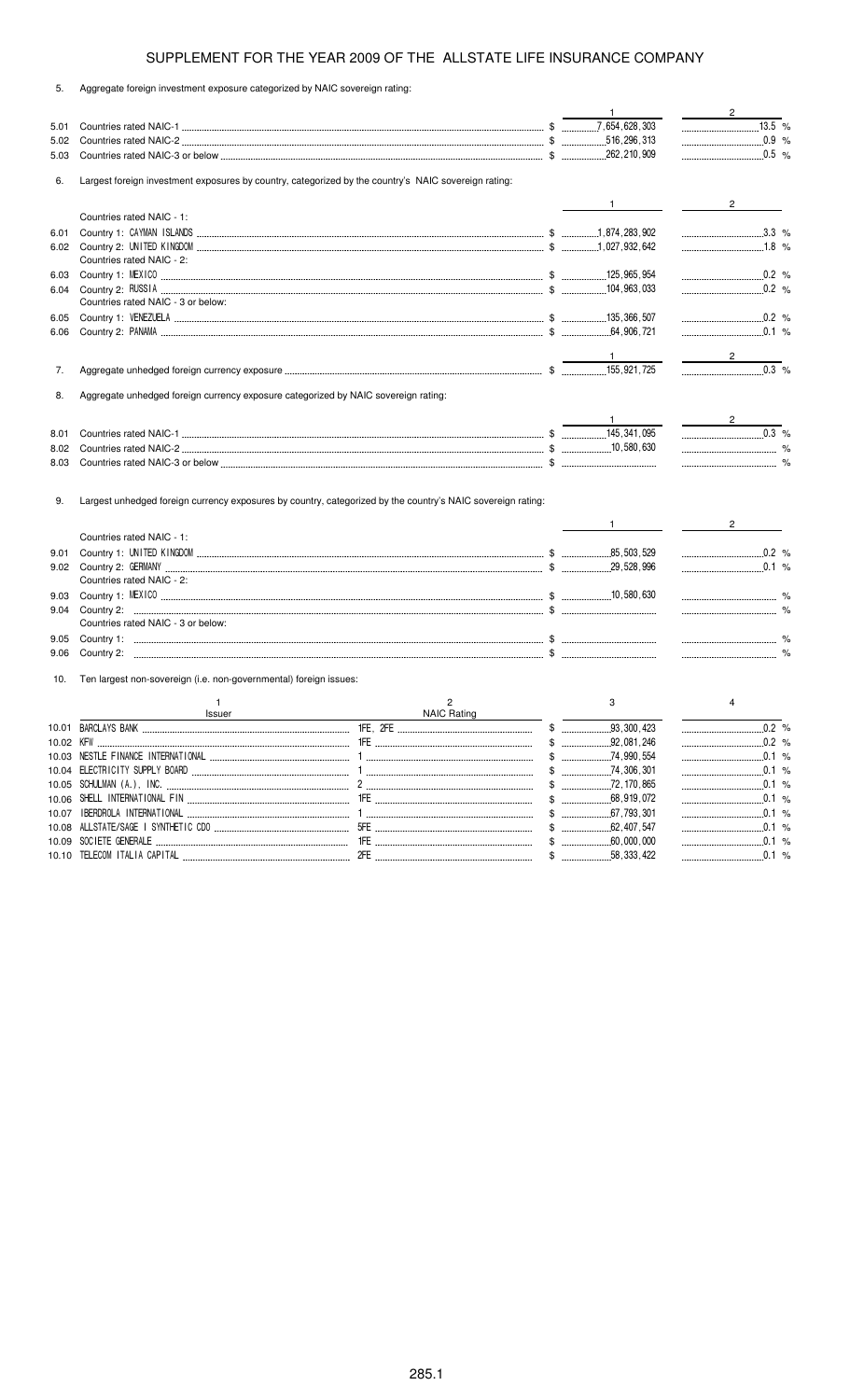11. Amounts and percentages of the reporting entity's total admitted assets held in Canadian investments and unhedged Canadian currency exposure: 11.01 Are assets held in Canadian investments less than 2.5% of the reporting entity's total admitted assets? -Wes [X ] No [] If response to 11.01 is yes, detail is not required for the remainder of interrogatory 11. 1 2 11.02 Total admitted assets held in Canadian investments \$  % 11.03 Canadian-currency-denominated investments \$ % 11.04 Canadian-denominated insurance liabilities \$ % 11.05 Unhedged Canadian currency exposure \$ % 12. Report aggregate amounts and percentages of the reporting entity's total admitted assets held in investments with contractual sales restrictions: 12.01 Are assets held in investments with contractual sales restrictions less than 2.5% of the reporting entity's total admitted assets? .....  $.$  Yes  $[X]$  No  $[$  ] If response to 12.01 is yes, responses are not required for the remainder of Interrogatory 12. 1  $\overline{2}$  3 12.02 Aggregate statement value of investments with contractual sales restrictions \$ , 188  $0.3\%$ Largest three investments with contractual sales restrictions: 12.03 \$ % 12.04 \$ % 12.05 \$ % 13. Amounts and percentages of admitted assets held in the ten largest equity interests: 13.01 Are assets held in equity interests less than 2.5% of the reporting entity's total admitted assets? - If response to 13.01 above is yes, responses are not required for the remainder of Interrogatory 13. 1 Name of Issuer 2 3 13.02 ! \$  $0.9 \%$ 13.03 " \$   $0.5%$ 13.04 # " \$% \$   % 13.05 "& & ' ( ( \$ )  % 13.06 \* &\*& ( \$ ) % 13.07 OAK HILL CAPITAL PARTNERS II, LP ,886,548 % 13.08 "!
" %\$ ( ! \$ )  $89, 8$  %

13.10 \$ ' ( # ( \$ )

13.11 % %++ # \$ \$ ) %

 %

.....<sup>%</sup>

13.09 "\* ( (\$ ' ( \$ )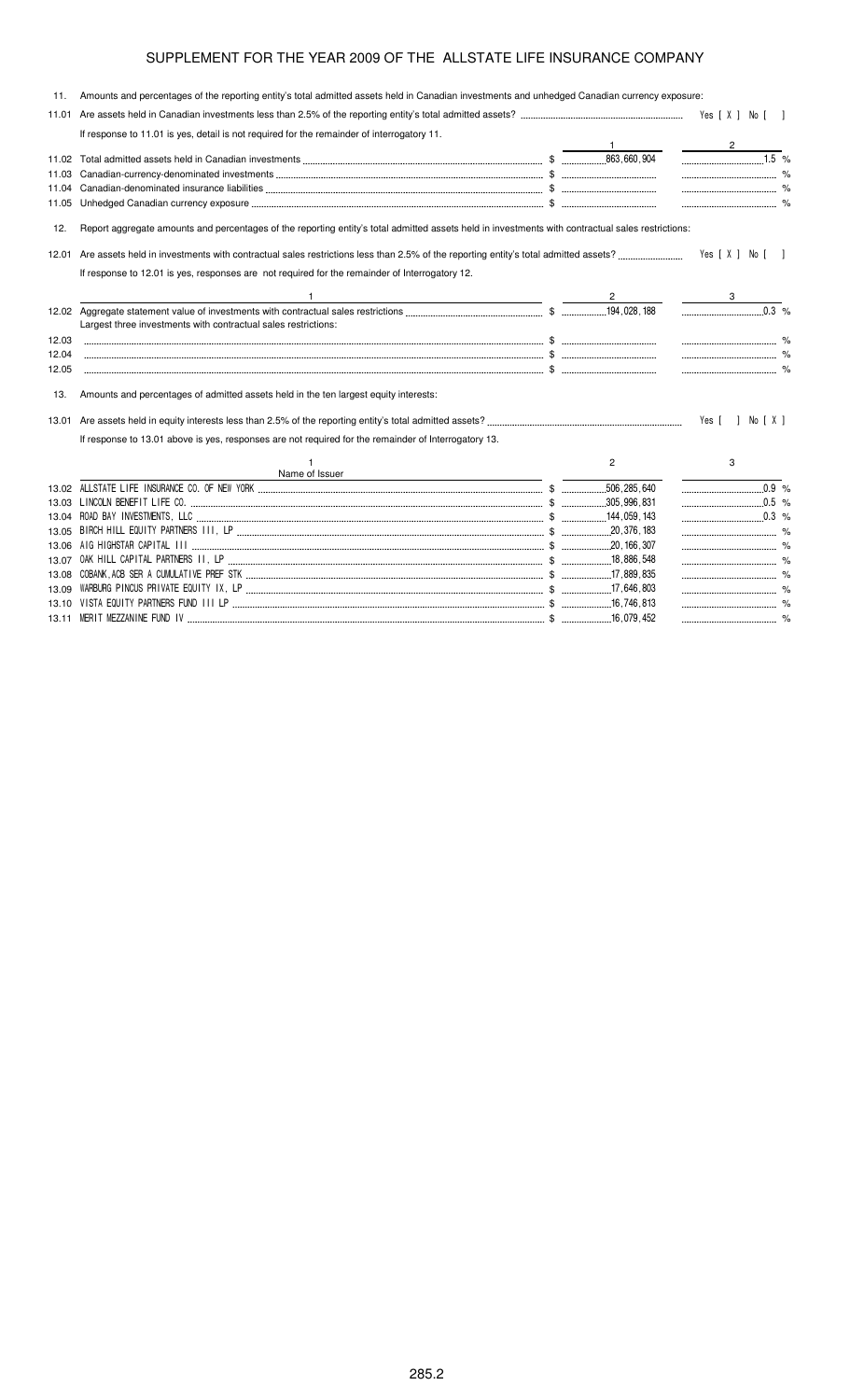| 14.   | Amounts and percentages of the reporting entity's total admitted assets held in nonaffiliated, privately placed equities: |  |                  |                     |  |
|-------|---------------------------------------------------------------------------------------------------------------------------|--|------------------|---------------------|--|
| 14.01 |                                                                                                                           |  | Yes [ X ] No [ ] |                     |  |
|       | If response to 14.01 above is yes, responses are not required for the remainder of Interrogatory 14.                      |  |                  |                     |  |
|       |                                                                                                                           |  |                  |                     |  |
|       | Largest three investments held in nonaffiliated, privately placed equities:                                               |  |                  |                     |  |
| 14.03 |                                                                                                                           |  |                  |                     |  |
| 14.04 |                                                                                                                           |  |                  |                     |  |
| 14.05 |                                                                                                                           |  |                  |                     |  |
| 15.   | Amounts and percentages of the reporting entity's total admitted assets held in general partnership interests:            |  |                  |                     |  |
|       |                                                                                                                           |  |                  | Yes [ X ] No [ ]    |  |
|       | If response to 15.01 above is yes, responses are not required for the remainder of Interrogatory 15.                      |  |                  |                     |  |
|       | Largest three investments in general partnership interests:                                                               |  |                  |                     |  |
| 15.03 |                                                                                                                           |  |                  |                     |  |
| 15.04 |                                                                                                                           |  |                  |                     |  |
| 15.05 |                                                                                                                           |  |                  |                     |  |
| 16.   | Amounts and percentages of the reporting entity's total admitted assets held in mortgage loans:                           |  |                  |                     |  |
|       |                                                                                                                           |  |                  | Yes [<br>1 No [ X ] |  |
|       | If response to 16.01 above is yes, responses are not required for the remainder of Interrogatory 16 and Interrogatory 17. |  |                  |                     |  |
|       |                                                                                                                           |  | $\overline{2}$   | 3                   |  |
|       | Type (Residential, Commercial, Agricultural)                                                                              |  |                  |                     |  |
| 16.02 |                                                                                                                           |  |                  | $0.4 %$             |  |
| 16.03 |                                                                                                                           |  |                  |                     |  |
|       |                                                                                                                           |  |                  | $\ldots$ 0.3 %      |  |

|  |  |             | U.S. %   |
|--|--|-------------|----------|
|  |  | 140 356 532 | 0.2 %    |
|  |  |             | $0.2 \%$ |
|  |  |             | 0.2 %    |
|  |  |             | 0.2 %    |
|  |  | 109 621 223 | 0.2 %    |
|  |  | 96 042 633  | 0.2 %    |
|  |  | 92 557 947  | $0.2 \%$ |
|  |  |             |          |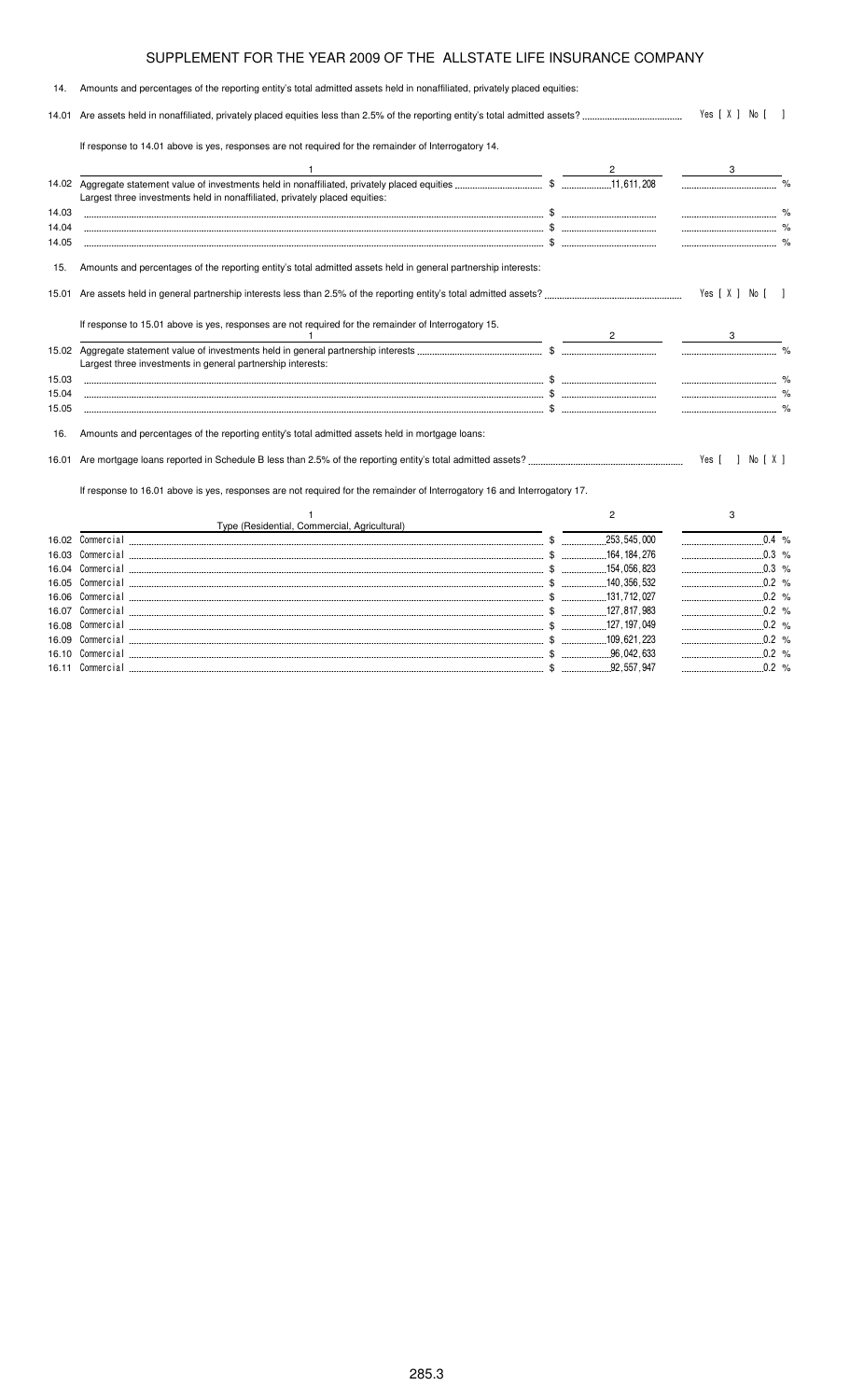Amount and percentage of the reporting entity's total admitted assets held in the following categories of mortgage loans:

|       | Amount and percentage of the reporting emity's total admitted assets held in the following categories of mongage loans.                           |                                       |              | Loans                                 |
|-------|---------------------------------------------------------------------------------------------------------------------------------------------------|---------------------------------------|--------------|---------------------------------------|
|       |                                                                                                                                                   |                                       |              |                                       |
| 16.13 |                                                                                                                                                   |                                       |              |                                       |
| 16.14 |                                                                                                                                                   |                                       |              |                                       |
| 16.15 |                                                                                                                                                   |                                       |              |                                       |
| 16.16 |                                                                                                                                                   |                                       |              |                                       |
| 17.   | Aggregate mortgage loans having the following loan-to-value ratios as determined from the most current appraisal as of the annual statement date: |                                       |              |                                       |
|       | Residential                                                                                                                                       | Commercial                            |              | Agricultural                          |
|       | Loan to Value<br>$\mathbf{1}$<br>$\overline{c}$                                                                                                   | 3                                     | 5            | 6                                     |
|       |                                                                                                                                                   | $$$ 1,670,100,647<br>2.9%             |              | $\%$<br>----------------------------- |
|       |                                                                                                                                                   | $$$ 901,069,901<br>$1.6\%$            |              |                                       |
|       |                                                                                                                                                   | $$$ 1, 494, 166, 066                  |              |                                       |
|       |                                                                                                                                                   | $$$ 861, 159, 056                     |              |                                       |
|       |                                                                                                                                                   | $$ \dots 2, 146, 683, 410$<br>$3.8\%$ |              |                                       |
| 18.   | Amounts and percentages of the reporting entity's total admitted assets held in each of the five largest investments in real estate:              |                                       |              |                                       |
|       |                                                                                                                                                   |                                       |              |                                       |
|       |                                                                                                                                                   |                                       |              | Yes [ X ] No [ ]                      |
|       | If response to 18.01 above is yes, responses are not required for the remainder of Interrogatory 18.                                              |                                       |              |                                       |
|       | Largest five investments in any one parcel or group of contiguous parcels of real estate.                                                         |                                       |              |                                       |
|       | Description                                                                                                                                       |                                       |              |                                       |
|       | $\overline{1}$                                                                                                                                    |                                       | $\mathbf{2}$ | 3                                     |
| 18.02 |                                                                                                                                                   |                                       |              | $\%$                                  |
| 18.03 |                                                                                                                                                   |                                       |              |                                       |
| 18.04 |                                                                                                                                                   |                                       |              |                                       |
| 18.05 |                                                                                                                                                   |                                       |              |                                       |
| 18.06 |                                                                                                                                                   |                                       |              |                                       |
| 19.   | Report aggregate amounts and percentages of the reporting entity's total admitted assets held in investments held in mezzanine real estate loans: |                                       |              |                                       |
| 19.01 |                                                                                                                                                   |                                       |              | Yes [ X ] No [                        |
|       |                                                                                                                                                   |                                       |              |                                       |
|       | If response to 19.01 is yes, responses are not required for the remainder of Interrogatory 19.                                                    |                                       |              |                                       |
|       |                                                                                                                                                   |                                       |              | $0.3\%$                               |
|       | Largest three investments held in mezzanine real estate loans:                                                                                    |                                       |              |                                       |
| 19.03 |                                                                                                                                                   |                                       |              |                                       |
| 19.04 |                                                                                                                                                   |                                       |              |                                       |
| 19.05 |                                                                                                                                                   |                                       |              | %                                     |